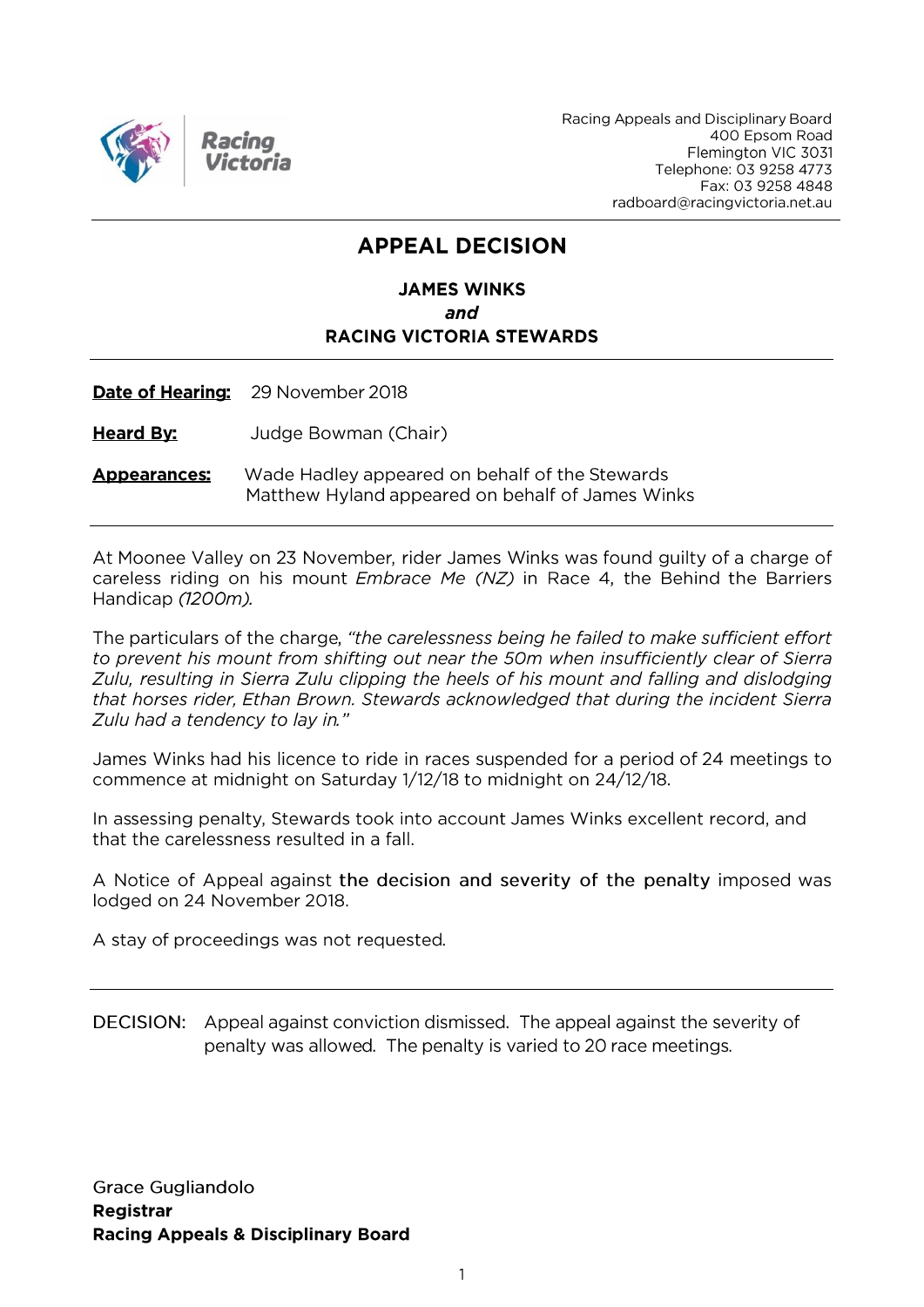# **TRANSCRIPT OF PROCEEDINGS**

# **RACING APPEALS AND DISCIPLINARY BOARD**

\_\_\_\_\_\_\_\_\_\_\_\_\_\_\_\_\_\_\_\_\_\_\_\_\_\_\_\_\_\_\_\_\_\_\_\_\_\_\_\_\_\_\_\_\_\_\_\_\_\_\_\_\_\_\_\_\_\_\_\_\_\_\_

# **HIS HONOUR JUDGE J. BOWMAN, Chairman**

# **EXTRACT OF PROCEEDINGS**

#### **DECISION**

# **JAMES WINKS**

**and** 

# **RACING VICTORIA STEWARDS**

# **RACING VICTORIA CENTRE, FLEMINGTON**

# **THURSDAY, 29 NOVEMBER 2018**

MR M. HYLAND appeared on behalf of Mr J. Winks

MR W. HADLEY appeared on behalf of the RVL Stewards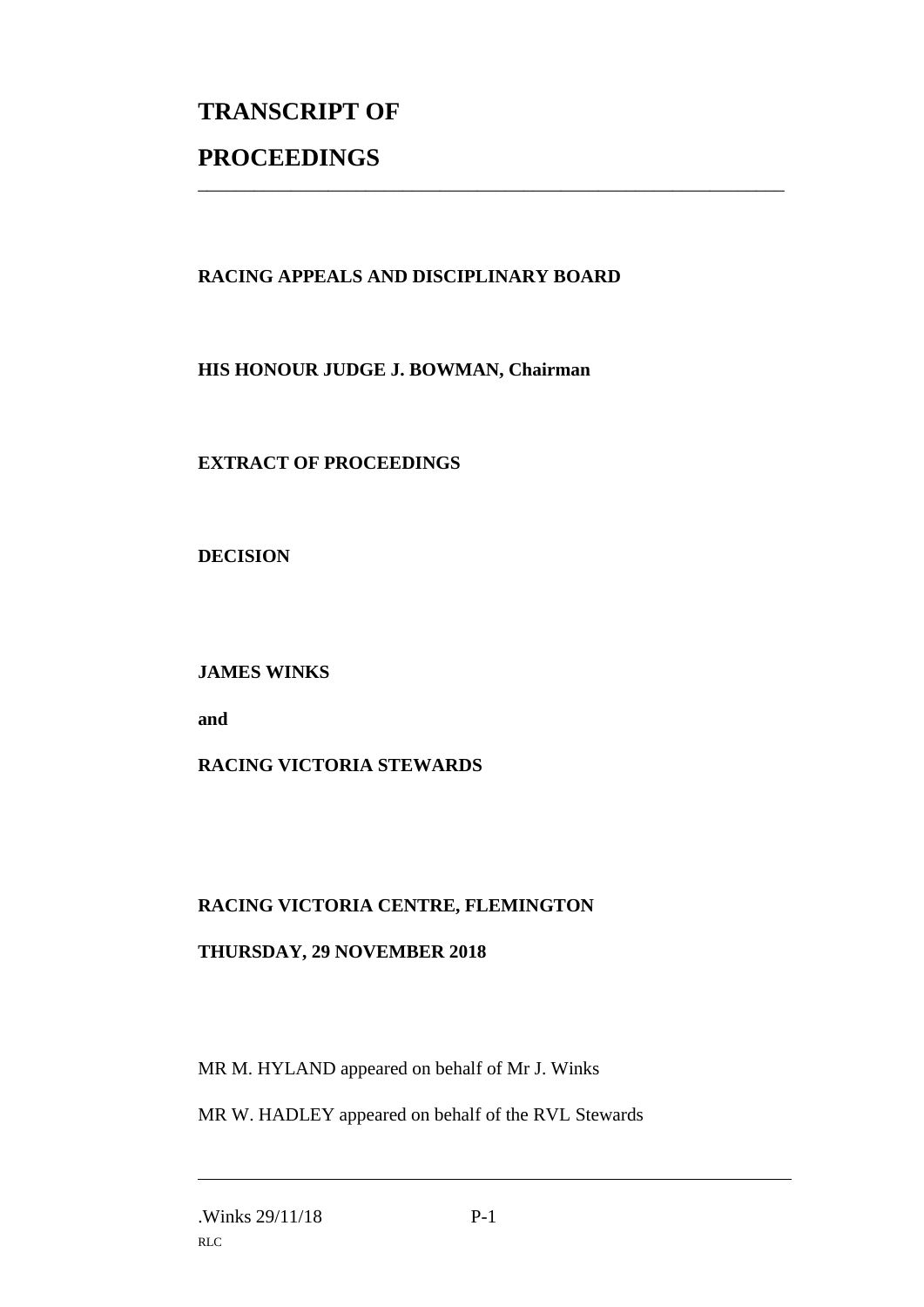CHAIRMAN: Mr James Winks, the Stewards have charged you with careless riding in race 4 over 1200 metres at Moonee Valley at the night meeting on 23 November last. You were riding Embrace Me. The Stewards allege that, near the 50-metre mark, you failed to make sufficient effort to prevent your mount from shifting out when insufficiently clear of Sierra Zulu, ridden by Ethan Brown, resulting in Sierra Zulu clipping the heels of Embrace Me and falling, dislodging Ethan Brown.

The Stewards acknowledge that during the incident, Sierra Zulu had a tendency to lay in. You pleaded not guilty to the charge of careless riding and continue so to do. The Stewards found the charge proven and suspended you for a period of 24 meetings. You are appealing against both the decision and the severity of the penalty.

I have viewed the video several times. I know these things happen very rapidly, but a few things seem to me to be shown by that video. Firstly, Ethan Brown's mount was finishing more strongly than yours. Secondly, you did move off your line. Both the head-on view and the view from behind show that you have moved the horse off its line and there is no real argument concerning this. But in any event, viewing the video, if you took a line through the horse that ultimately ran second, Vivi Valentina, you moved from being squarely behind it to being at least half a horse, perhaps more, to its outside. At the relevant time, Vivi Valentina was running in a comparatively straight line.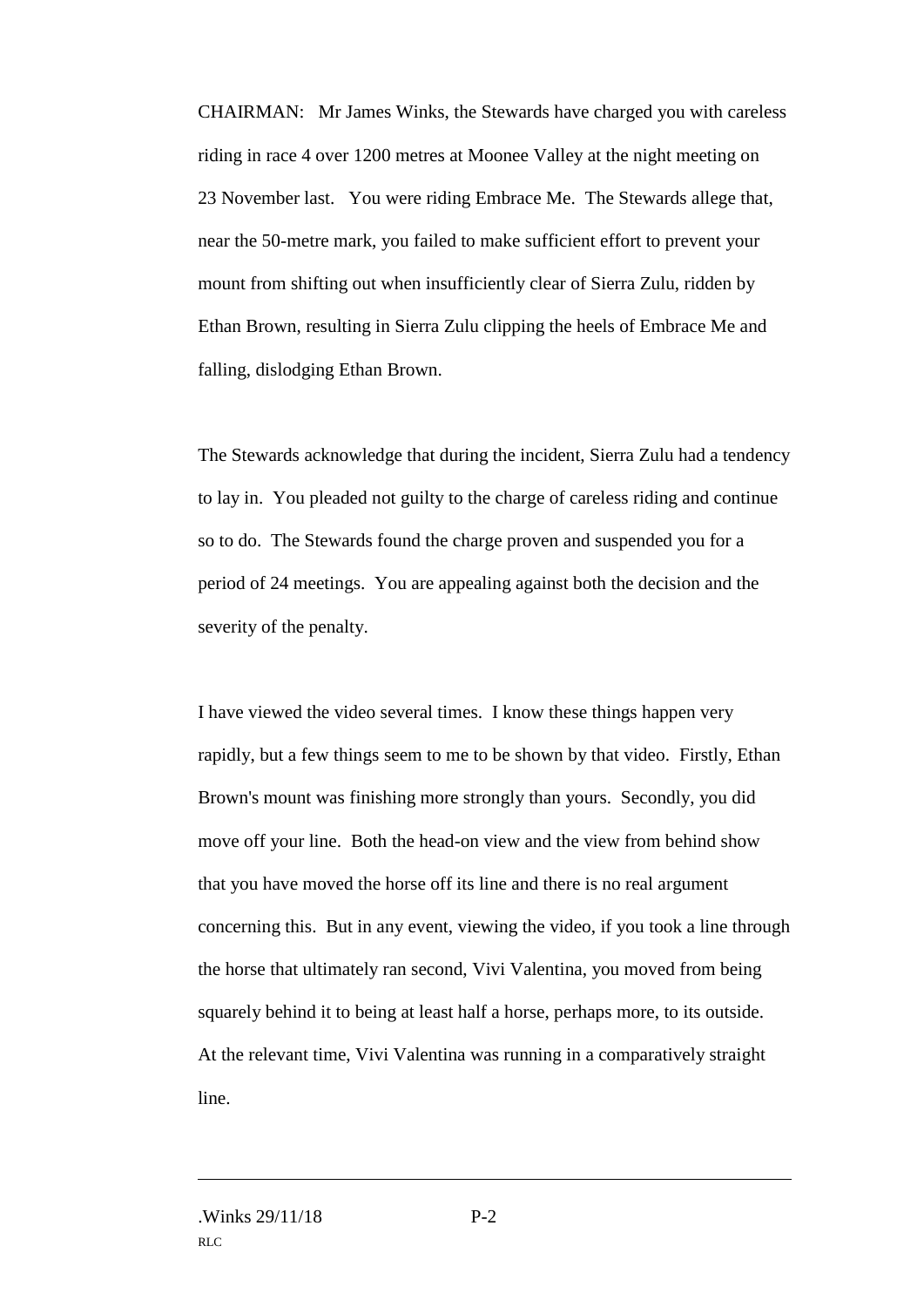Thirdly, Ethan Brown had a clear run to your outside. There was a gap of at least a horse and probably a horse and a half. I disagree that it was quite neat, to use Ethan Brown's original phrase. There was a clear gap to your outside.

Next, Ethan Brown's horse may have shifted in a little, but I note that his initial statement at page 2 of the transcript was that his horse was "ever so slightly getting in". Further, you did keep riding your mount along. I agree that you may have attempted to steer it with the left rein but you continued to ride it along until the clipping of heels; in other words, you did not take hold.

As stated, you may have been attempting to steer it with the left rein and you had put the whip away, but you continued to ride it along when the clipping of heels occurred. I disagree with the submission of Mr Hyland that had you taken hold, you would have fallen back into the lap of Ethan Brown. Ethan Brown was moving into the available space to your outside.

I do not accept that part of your explanation that you thought the horse had bled, because your looking down occurred after the clipping of heels.

I again say I appreciate that these happen very, very quickly and call for virtually split-second decision-making. It was unfortunate that this incident resulted in a fall. However, in my view, you continued to ride the horse along rather than taking hold of it, and then the fall occurred. So I find the charge of careless riding to be made out.